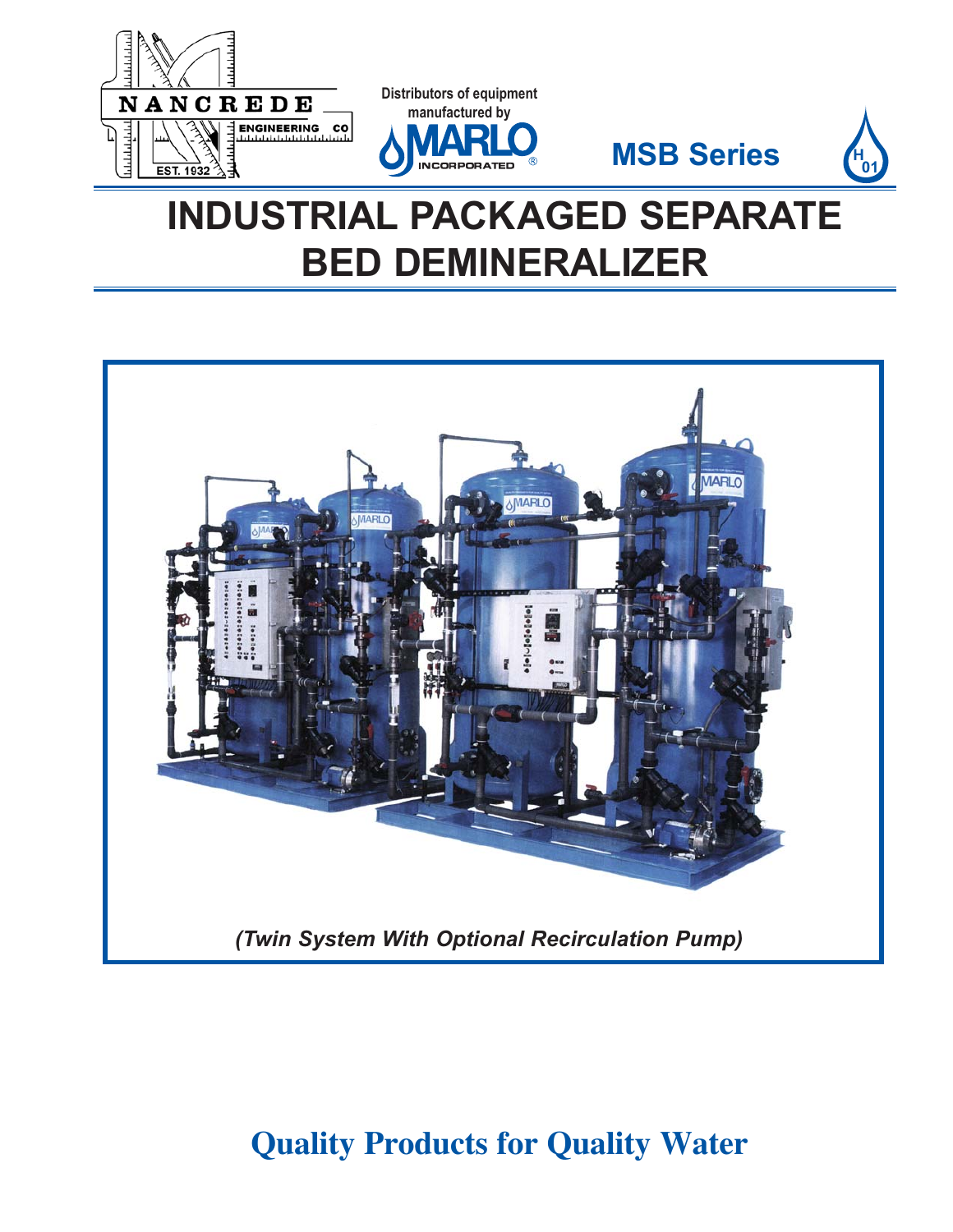

# **MSB SERIES . . .**



## **PRODUCT OVERVIEW**

The Marlo MSB Series Industrial Separate Bed Systems are engineered to economically produce high purity water by removal of dissolved minerals. Each MSB machine is constructed using the highest quality components and materials for reliable operation and exceptional performance. Our standard machines are available with product water outputs from 5-600 GPM. Contact the factory for larger flow rate requirements.

Marlo also offers a wide variety of machine options, pre/post treatment equipment, distribution pumps, and integrated controls for a complete water treatment system. Our specialty is skid mounted, pre-piped, and pre-wired equipment allowing for quick installation and start-up time. Marlo engineers are ready to work with you to design a system meeting your water treatment requirements.

The following are just a few of the industrial applications benefitting from the use of Demineralized water:

- 
- Electronics Manufacturing Metal Plating / Finishing
- 
- Ink / Dye Production Ice-Making • Food / Beverage Production
- Reverse Osmosis System Post-Treatment
- Boiler Feedwater Chemical Manufacturing
	-
	-
	-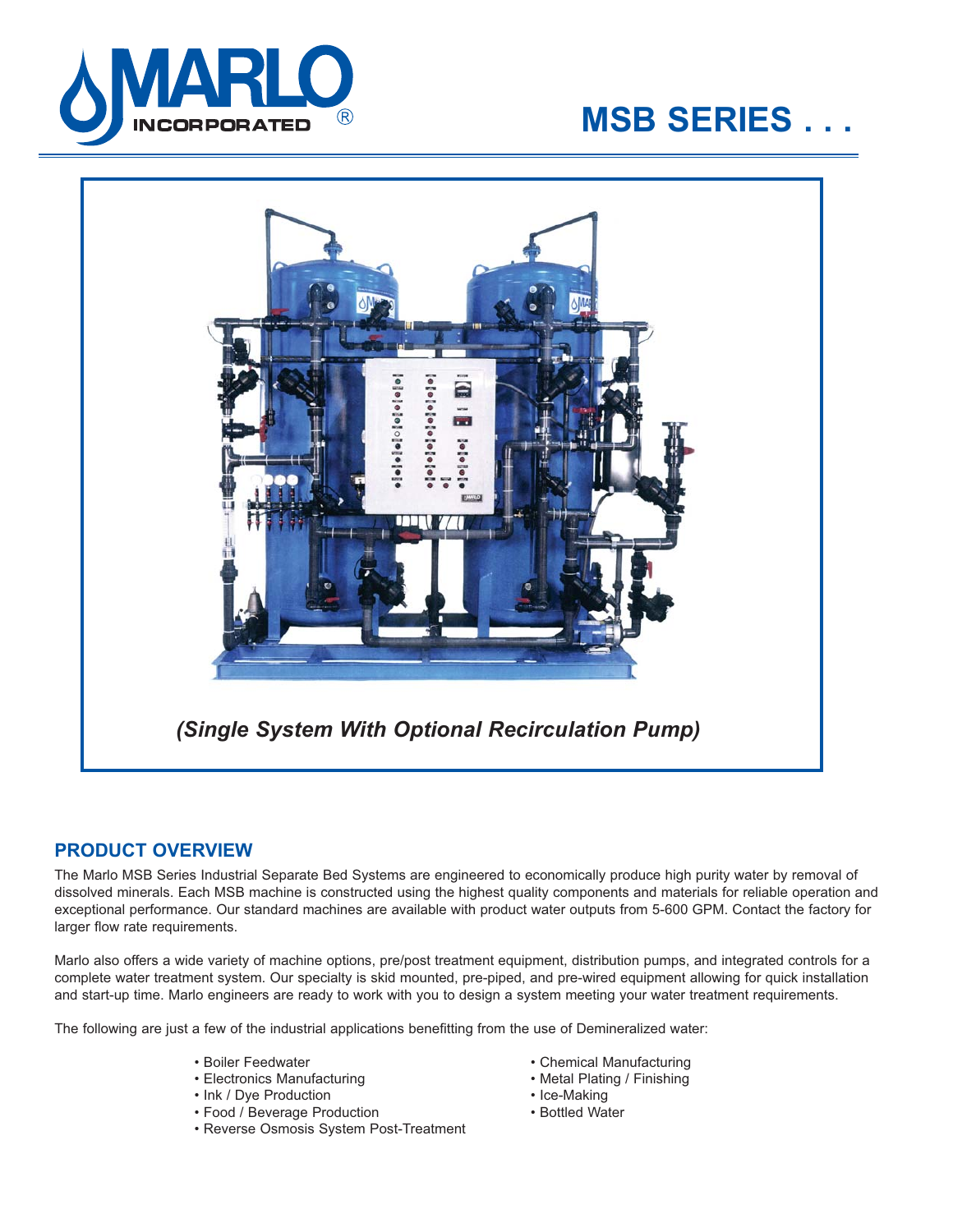# **. . . DESIGNED FOR PERFORMANCE**

## **SYSTEM FEATURES**

## **Skid Assemblies**

All systems are manufactured skid mounted and prepiped providing for ease of installation with minimum floor space requirements. Constructed of welded structural carbon steel, finished with acid and caustic resistant epoxy paint. Stainless steel fastener hardware is standard for corrosion resistance.

## **Resin Tanks**

Resin tanks are fabricated of heavy gauge carbon steel, electrically welded and internally coated with a 40-45 mil thick vinyl ester coating over a sandblasted surface to ensure proper adhesion and complete coverage of all surfaces. All exterior surfaces are sandblasted and coated with acid and caustic resistant epoxy paint. All connections are 150 lb. flanged. All tanks have flanged resin clean-out connections.

## **Underdrain**

The Marlo hub-radial design features non-clogging pipe based wedge wire laterals fabricated from heavy duty PVC. This construction provides the ultimate in corrosion resistance and long trouble free service. The Marlo underdrain design uses a flat false bottom eliminating the requirement for support beds such as anthracite or quartz.

## **Upper Distributor**

An inlet baffle type distributor is provided to properly distribute the inlet water/regenerate water and collect backwash water. All upper distributors are manufactured of heavy duty PVC.

## **Regenerant Distributors**

On tanks 42" - 96" dia. a hub-radial regenerate distributor is provided 6" above the upper resin bed to evenly distribute the regeneration water.

## **Resin**

Cation resin is provided which is a strong acid high capacity, bead-form, conventional gel polystyrene sulfonated exchange resin which is shipped in the hydrogen form ready for immediate use. Resin capacity information is based on 6 lbs. of hydrochloric acid per cu. ft. of exchange resin.

Anion resin is provided which is a strong base, high capacity, type 2, bead form, conventional gel exchange resin which is shipped in the chloride form for maximum storage life. Resin capacity information is based on 6 lbs. of sodium hydroxide per cu. ft. of exchange resin.

## **System Piping and Valves**

All systems are completely pre-piped to the fullest extent possible and installation ready. Schedule 80 PVC pipe and fittings is standard. Individually sized all plastic diaphragm or butterfly valves arranged in a piping module according to the flow pattern of each mode of regeneration ensure reliable and efficient operation. The following valves are provided as standard for flow and convenient operation:

- Air operated automatic regeneration control valves
- Inlet water pressure regulator for accurate regeneration<br>• Inlet outlet dilute acid, dilute caustic sample valves
- Inlet, outlet, dilute acid, dilute caustic sample valves
- Manual air vent valves
- Manual tank drain valves
- Skid and tank isolation valves
- Pressure gauge isolation valves
- Inlet air pressure regulator with isolation valve

## **Instrumentation**

All systems feature a complete instrumentation package for optimal performance and monitoring. Each of the following instruments are pre-piped and wired:

- Inlet/outlet cation vessel pressure gauges
- Inlet/outlet anion vessel pressure gauges
- Air inlet pressure gauge
- In-line inlet flow meter
- Air inlet low pressure switch with alarm
- Outlet conductivity meter

## **System Control**

Operations of the systems are automatically controlled through a comprehensive programmable controller [PLC] package housed in a NEMA-4X Fiberglass industrial electrical enclosure. All automatic valves are operated through heavy duty 3-way solenoids with manual over-ride for maximum flexibility. The control system also includes pre-wired operator switches/ pushbuttons, and status/alarm indicator lights. Standard systems include the following:

- Regeneration and service status lights
- Low air pressure alarm
- High conductivity alarm
- Pre-service rinse failure
- Post-regeneration rinse failure
- Regeneration required alarm
- System operation selector switches

## **SYSTEM OPTIONS**

## **Machine Hardware**

- Automatic low/no flow recirculation pump
- Pumped chemical regeneration
- ASME code stamped pressure vessels
	- Rubber lining
- Automatic alternating systems for continuous service
- Warm caustic regeneration
- Sulfuric acid regenerated cation systems
- Fiberglass skids and tanks on smaller sizes
- Stainless Steel internal distributors

## **Instrumentation**

- 
- Digital flow totalization
- Digital acid/caustic percent meters • Digital inlet/outlet pH meter
- Digital inlet ORP meter
- Current output for all digital instruments
- Touch screen operator control monitor

## **Resin Options**

- Layered weak/strong acid systems
- Layered weak/strong base systems
- Macroporous resins

#### **Tanks and Distribution Systems**

- FRP and HDPE storage tanks and level controls
- Repressurization pumps

## **Neutralization Systems**

- FRP and HDPE tanks and level controls
- pH controls
- Automatic recirculation
- Air sparge/motor driven mixers

## **Degasifiers**

- Forced and induced draft designs
- FRP tanks and level controls
- Polypropylene tower packing
- Repressurization pumps and controls

## **Pre-Treatment Systems**

- Multi-media filters
- Activated carbon filters
- Reverse Osmosis systems

## **Post-Treatment Systems**

- Mixed bed deionization
- UV sterilization
- Activated carbon filters